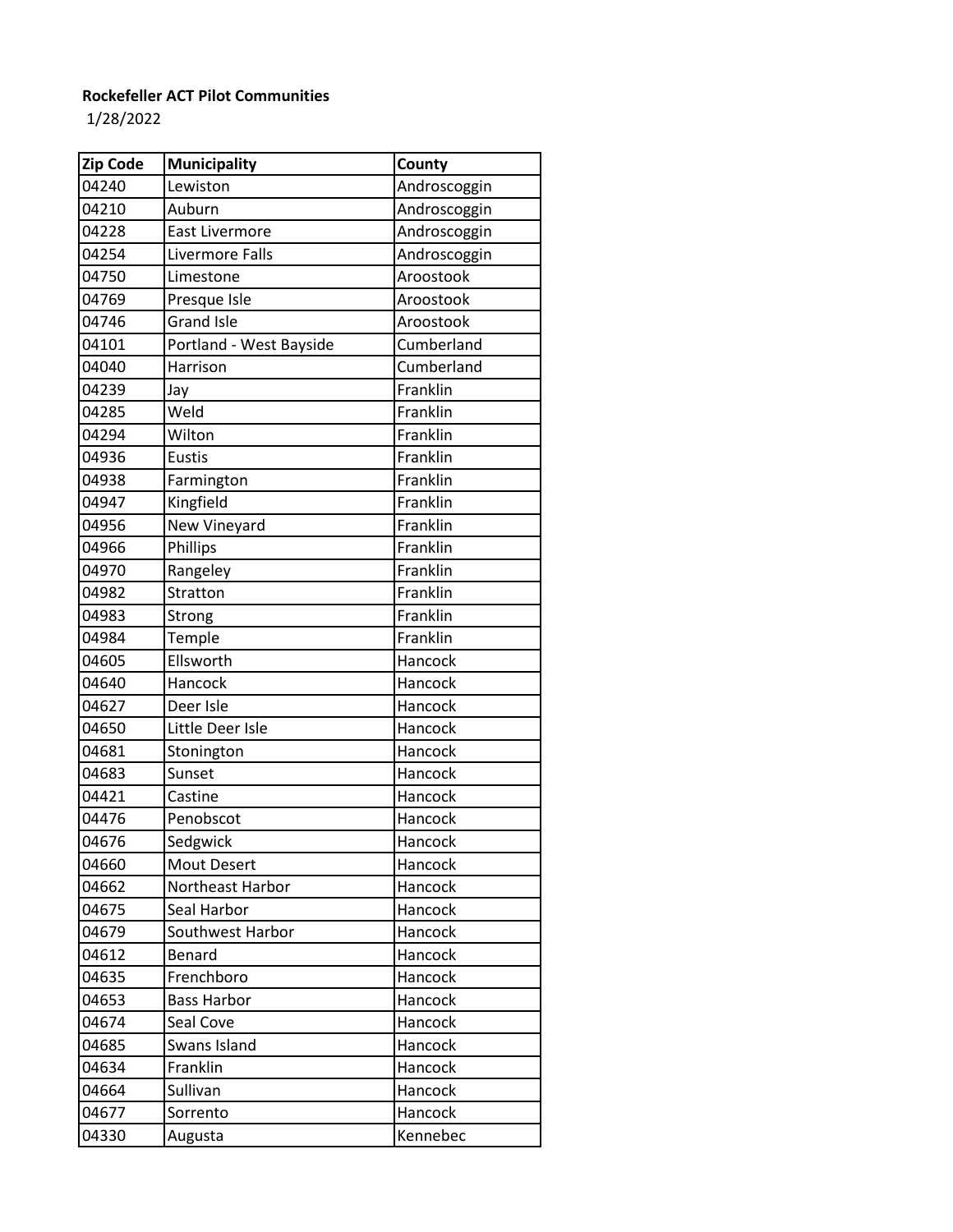| 04345 | Gardiner                   | Kennebec    |
|-------|----------------------------|-------------|
| 04901 | Waterville                 | Kennebec    |
| 04037 | Fryeburg                   | Oxford      |
| 04051 | Lovell                     | Oxford      |
| 04088 | Waterford                  | Oxford      |
| 04267 | North Waterford            | Oxford      |
| 04270 | Oxford                     | Oxford      |
| 04217 | <b>Bethel</b>              | Oxford      |
| 04219 | <b>Bryant Pond</b>         | Oxford      |
| 04231 | Stoneham                   | Oxford      |
| 04255 | Greenwood                  | Oxford      |
| 04268 | Norway                     | Oxford      |
| 04289 | <b>West Paris</b>          | Oxford      |
| 04271 | Paris                      | Oxford      |
| 04281 | South Paris                | Oxford      |
| 04221 | Canton                     | Oxford      |
| 04224 | Dixfield                   | Oxford      |
| 04227 | <b>East Dixfield</b>       | Oxford      |
| 04010 | <b>Brownfield</b>          | Oxford      |
| 04022 | Denmark                    | Oxford      |
| 04216 | Andover                    | Oxford      |
| 04257 | Mexico                     | Oxford      |
| 04261 | Newry                      | Oxford      |
| 04275 | Roxbury                    | Oxford      |
| 04276 | Rumford                    | Oxford      |
| 04468 | Old Town                   | Penobscot   |
| 04930 | Dexter                     | Penobscot   |
| 04401 | Glenburn                   | Piscataquis |
| 04441 | Greenville                 | Piscataquis |
| 04442 | <b>Greenville Junction</b> | Piscataquis |
| 04464 | Monson                     | Piscataquis |
| 04479 | Sangerville                | Piscataquis |
| 04485 | <b>Shirley Mills</b>       | Piscataquis |
| 04976 | Skowhegan                  | Somerset    |
| 04911 | Anson                      | Somerset    |
| 04958 | North Anson                | Somerset    |
| 04967 | Pittsfield                 | Somerset    |
| 04920 | Bingham                    | Somerset    |
| 04979 | Solon                      | Somerset    |
| 04923 | Cambridge                  | Somerset    |
| 04942 | Harmony                    | Somerset    |
| 04971 | Saint Albans               | Somerset    |
| 04937 | Fairfield                  | Somerset    |
| 04944 | Hinckley                   | Somerset    |
| 04975 | Shamut                     | Somerset    |
| 04478 | Rockwood                   | Somerset    |
| 04912 | Athens                     | Somerset    |